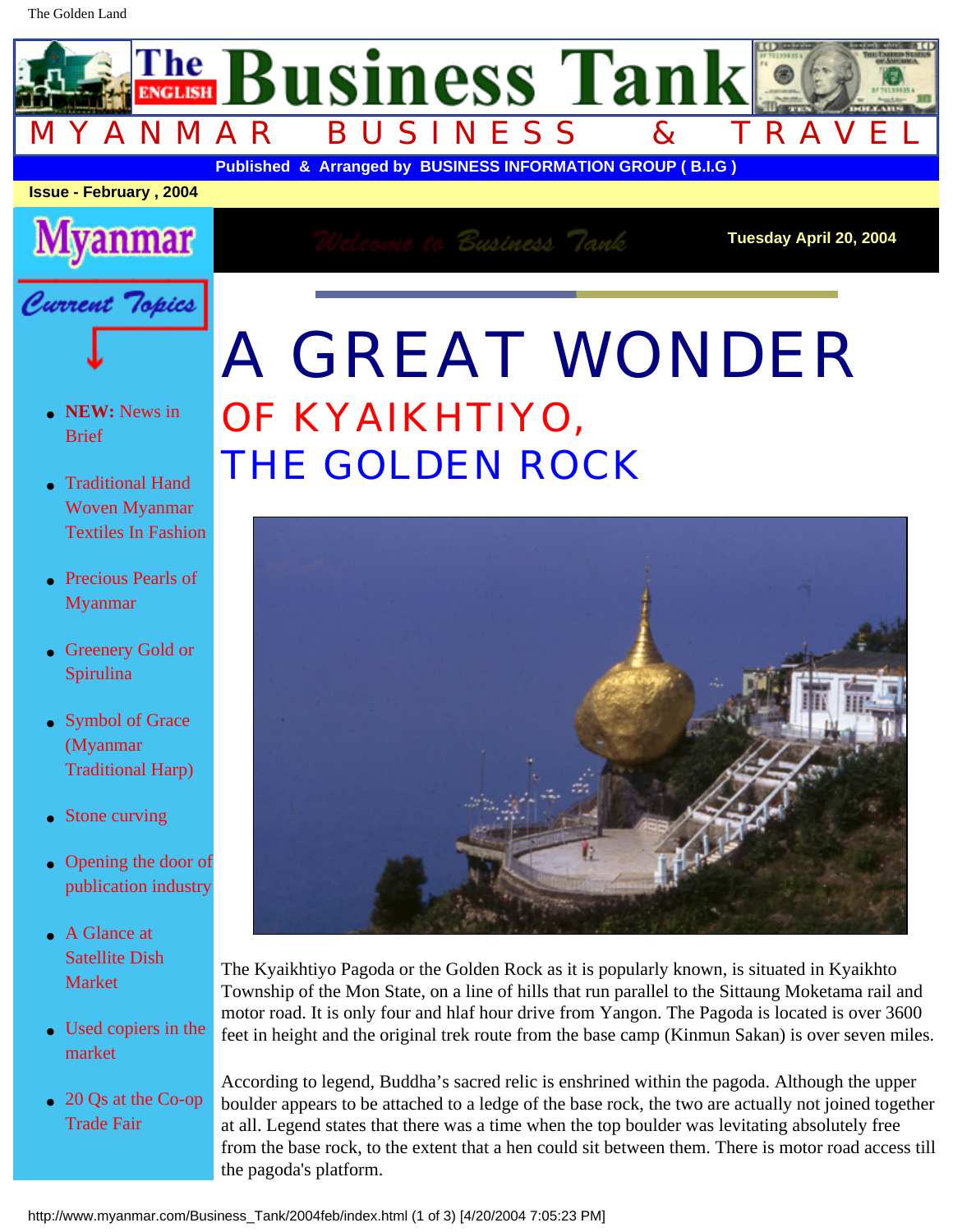It is also strongly believed that if one is able to make three pilgrimages, good fortune will be brought. The scene of the surrounding forests and the plains below is breath-taking. The air is pure and the temperature comfortable. Hundreds of thousands of pilgrims and tourists flock to this sacred place each year in the dry season, especially from October to April.



**Panoramic view of Kyaikhtiyo**

## **New Pilgrimage Tours**

Business Tank has learnt that new pilgrimage tours are inaugurated during January. In order to get the information, BT has contacted the agent of popualr tours, which is Phoenix Travel and Tours Co., Ltd. Since early 2001, Phoenix has inaugurated Adventure Tours and Ecotourism tours mainly. Every year in the second week of January the company has arranged trips to Naga Festival and this year was the third time Phoenix had arranged this kind of trip.



**Two incredible rocks**

It had also started arranging trips to Mogok, Phakant and Jewel land. Beginning Mid January 2004, it has started the Kyaikhtiyoe pagoda tour and many pilgrims from Thailand had made this trip. With the aim of getting 1000 guests a month these trips are being arranged and Airport